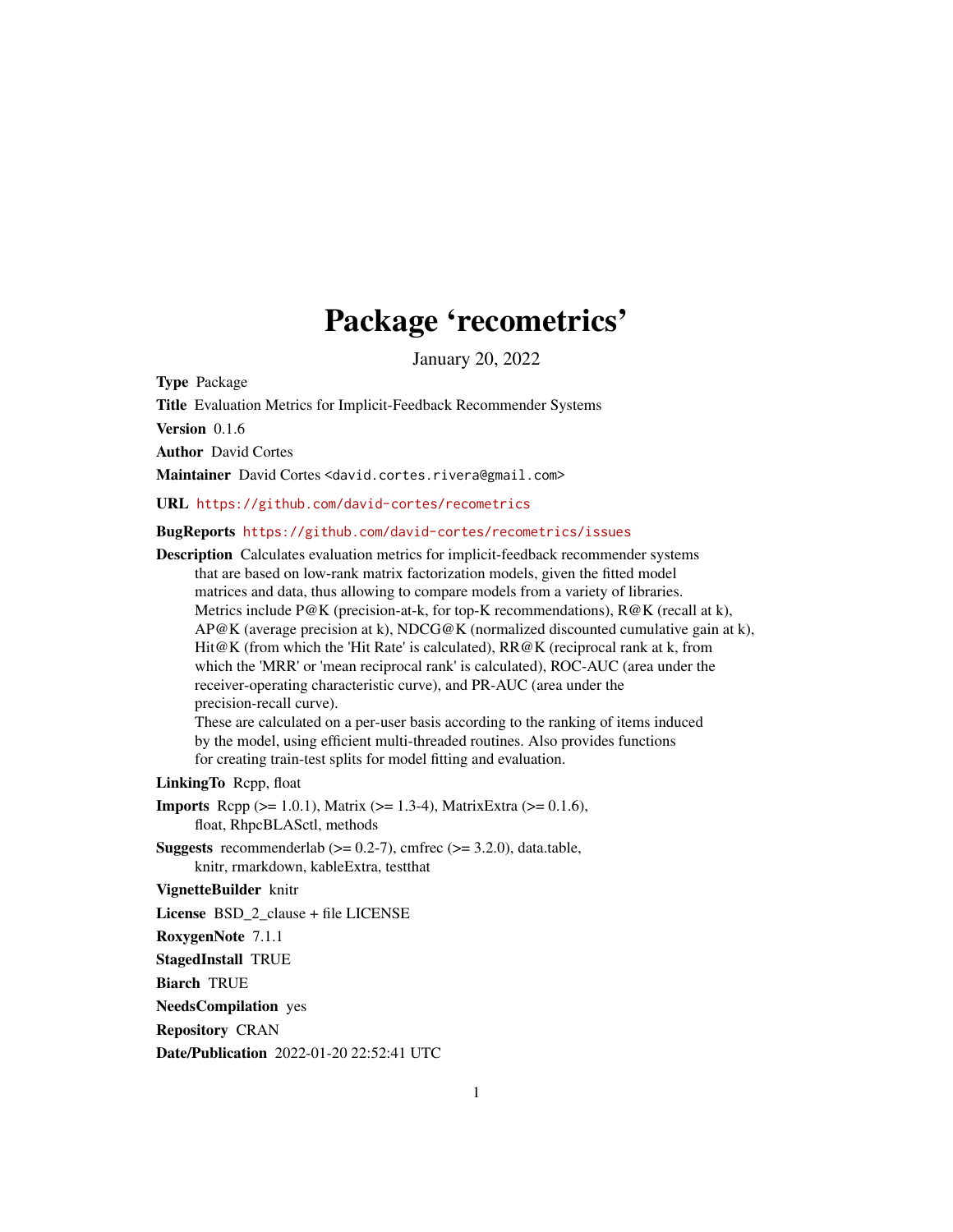# <span id="page-1-0"></span>R topics documented:

## **Index** [12](#page-11-0)

<span id="page-1-1"></span>calc.reco.metrics *Calculate Recommendation Quality Metrics*

#### Description

Calculates recommendation quality metrics for implicit-feedback recommender systems (fit to useritem interactions data such as "number of times that a user played each song in a music service") that are based on low-rank matrix factorization or for which predicted scores can be reduced to a dot product between user and item factors/components.

These metrics are calculated on a per-user basis, by producing a ranking of the items according to model predictions (in descending order), ignoring the items that are in the training data for each user. The items that were not consumed by the user (not present in 'X\_train' and not present in 'X\_test') are considered "negative" entries, while the items in 'X\_test' are considered "positive" entries, and the items present in 'X\_train' are ignored for these calculations.

The metrics that can be calculated by this function are:

• 'P@K' ("precision-at-k"): denotes the proportion of items among the top-K recommended (after excluding those that were already in the training data) that can be found in the test set for that user:

 $P@K = \frac{1}{k} \sum_{i=1}^{k} r_i \in \mathcal{T}$ 

This is perhaps the most intuitive and straightforward metric, but it can present a lot of variation between users and does not take into account aspects such as the number of available test items or the specific ranks at which they are shown.

• 'TP@K' (truncated precision-at-k): a truncated or standardized version of the precision metric, which will divide instead by the minimum between 'k' and the number of test items:

$$
TP@K = \frac{1}{\min\{k, \mathcal{T}\}} \sum_{i=1}^{k} r_i \in \mathcal{T}
$$

Note: many papers and libraries call this the "P@K" instead. The "truncated" prefix is a non-standard nomenclature introduced here to differentiate it from the P@K metric that is calculated by this and other libraries.

• 'R@K' ("recall-at-k"): proportion of the test items that are retrieved in the top-K recommended list. Calculation is the same as precision, but the division is by the number of test items instead of 'k':

$$
R@K = \frac{1}{|\mathcal{T}|} \sum_{i=1}^{k} r_i \in \mathcal{T}
$$

• 'AP@K' ("average precision-at-k"): precision and recall look at all the items in the top-K equally, whereas one might want to take into account also the ranking within this top-K list, for which this metric comes in handy. "Average Precision" tries to reflect the precisions that would be obtained at different recalls:

$$
AP@K = \frac{1}{|\mathcal{T}|} \sum_{i=1}^{k} (r_i \in \mathcal{T}) \cdot P@i
$$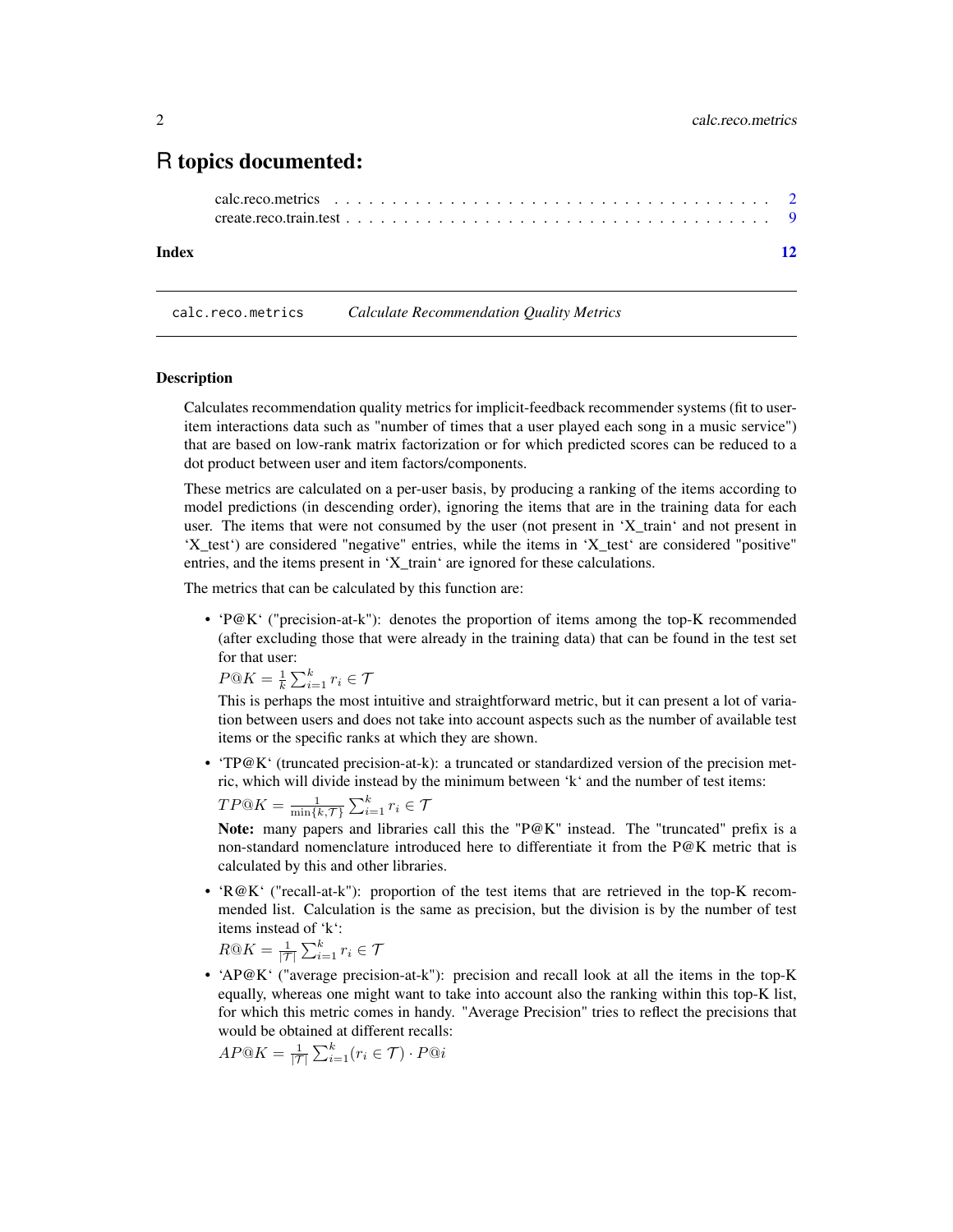This is a metric which to some degree considers precision, recall, and rank within top-K. Intuitively, it tries to approximate the are under a precision-recall tradeoff curve.

The average of this metric across users is known as "Mean Average Precision" or "MAP@K". IMPORTANT: many authors define AP@K differently, such as dividing by the minimum between 'k' and the number of test items instead, or as the average for P@1..P@K (either as-is or stopping after already retrieving all the test items) - here, the second version is offered as different metric instead. This metric is likely to be a source of mismatches when comparing against other libraries due to all the different defintions used by different authors.

• 'TAP@K' (truncated average precision-at-k): a truncated version of the AP@K metric, which will instead divide it by the minimum between 'k' and the number of test items.

Many other papers and libraries call this the "average precision" instead.

• 'NDCG@K' (normalized discounted cumulative gain at K): a ranking metric calculated by first determining the following:

 $\sum_{i=1}^k \frac{C_i}{log_2(i+1)}$ 

Where  $C_i$  denotes the confidence score for an item (taken as the value in 'X\_test' for that item), with 'i' being the item ranked at a given position for a given user according to the model. This metric is then standardized by dividing by the maximum achievable such score given the test data.

Unlike the other metrics:

- It looks not only at the presence or absence of items, but also at their confidence score.
- It can handle data which contains "dislikes" in the form of negative values (see caveats below).

If there are only non-negative values in 'X\_test', this metric will be bounded between zero and one.

A note about negative values: the NDCG metric assumes that all the values are non-negative. This implementation however can accommodate situations in which a very small fraction of the items have negative values, in which case: (a) it will standardize the metric by dividing by a number which does not consider the negative values in its sum; (b) it will be set to 'NA' if there are no positive values. Be aware however that NDCG loses some of its desirable properties in the presence of negative values.

• 'Hit@K' ("hit-at-k"): indicates whether any of the top-K recommended items can be found in the test set for that user. The average across users is typically referred to as the "Hit Rate".

This is a binary metric (it is either zero or one, but can also be 'NA' when it is not possible to calculate, just like the other metrics).

• 'RR@K' ("reciprocal-rank-at-k"): inverse rank (one divided by the rank) of the first item among the top-K recommended that is in the test data. The average across users is typically referred to as the "Mean Reciprocal Rank" or MRR.

If none of the top-K recommended items are in the test data, will be set to zero.

• 'ROC-AUC' (area under the receiver-operating characteristic curve): see the [Wikipedia entry](https://en.wikipedia.org/wiki/Receiver_operating_characteristic) for details. This metric considers the full ranking of items rather than just the top-K. It is bounded between zero and one, with a value of 0.5 corresponding to a random order and a value of 1 corresponding to a perfect ordering (i.e. every single positive item has a higher predicted score than every single negative item).

Be aware that there are different ways of calculating AUC, with some methods having higher precision than others. This implementation uses a fast formula which implies dividing two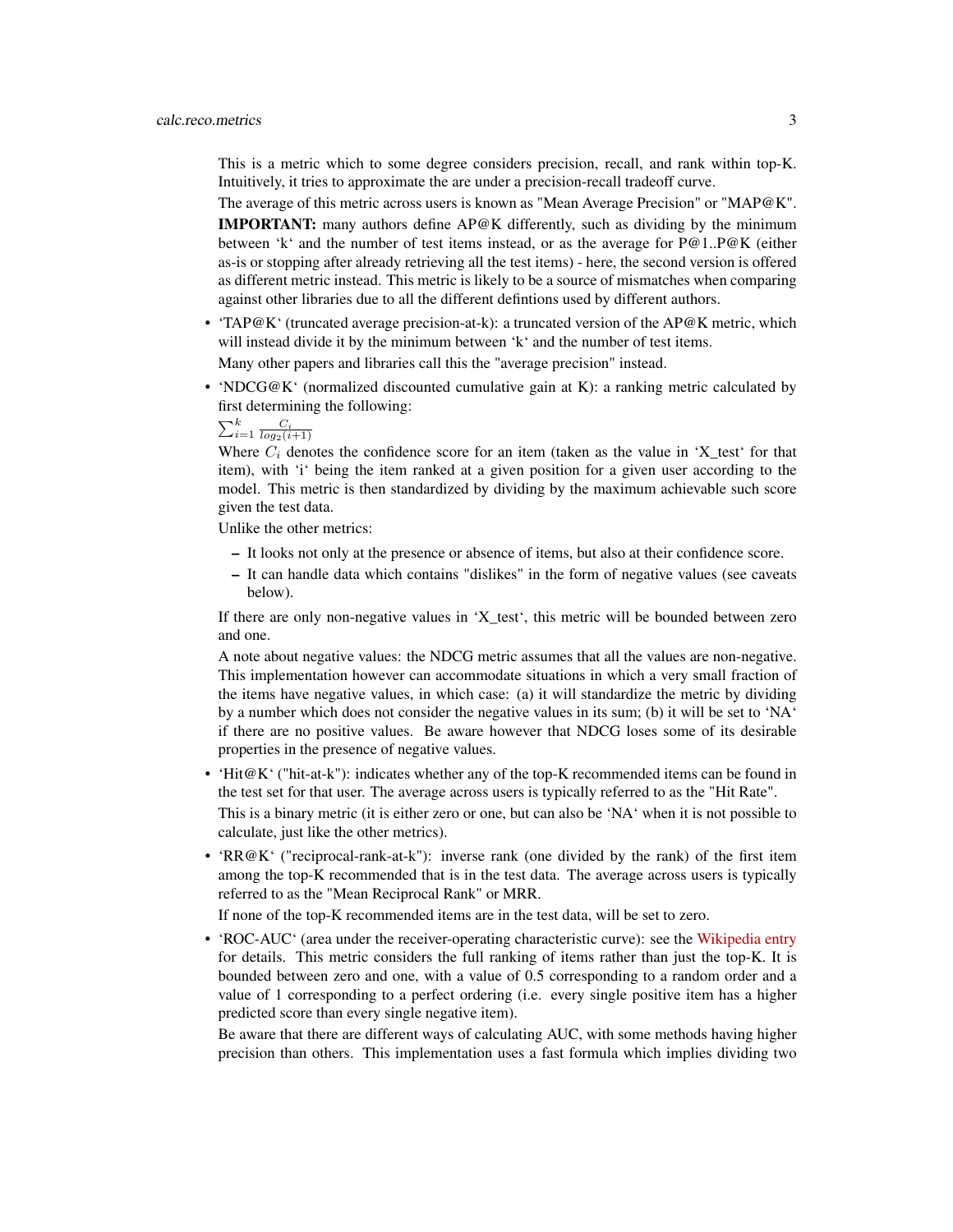large numbers, and as such might not be as precise to the same number of decimals as the trapezoidal method used by e.g. scikit-learn.

• 'PR-AUC' (area under the precision-recall curve): while ROC AUC provides an overview of the overall ranking, one is typically only interested in how well it retrieves test items within top ranks, and for this the area under the precision-recall curve can do a better job at judging rankings, albeit the metric itself is not standardized, and under the worst possible ranking, it does not evaluate to zero.

The metric is calculated using the fast but not-so-precise rectangular method, whose formula corresponds to the AP@K metric with K=N. Some papers and libraries call this the average of this metric the "MAP" or "Mean Average Precision" instead (without the "@K").

Metrics can be calculated for a given value of 'k' (e.g. "P@3"), or for values ranging from 1 to 'k' (e.g. ["P@1", "P@2", "P@3"]).

This package does **NOT** cover other more specialized metrics. One might also want to look at other indicators such as:

- Metrics that look at the rareness of the items recommended (to evaluate so-called "serendipity").
- Metrics that look at "discoverability".
- Metrics that take into account the diversity of the ranked lists.

#### Usage

```
calc.reco.metrics(
 X_train,
 X_test,
 A,
 B,
 k = 5L,
  item_biases = NULL,
  as\_df = TRUE,by_{rows} = FALSE,sort_indices = TRUE,
  precision = TRUE,
  trunc_precision = FALSE,
  recall = FALSE,average_precision = TRUE,
  trunc_average_precision = FALSE,
  ndcg = TRUE,hit = FALSE,rr = FALSE,roc_auc = FALSE,pr_auc = FALSE,
  all_metrics = FALSE,
  rename_k = TRUE,break_ties_with_noise = TRUE,
  min_pos_test = 1L,
  min_items_pool = 2L,
```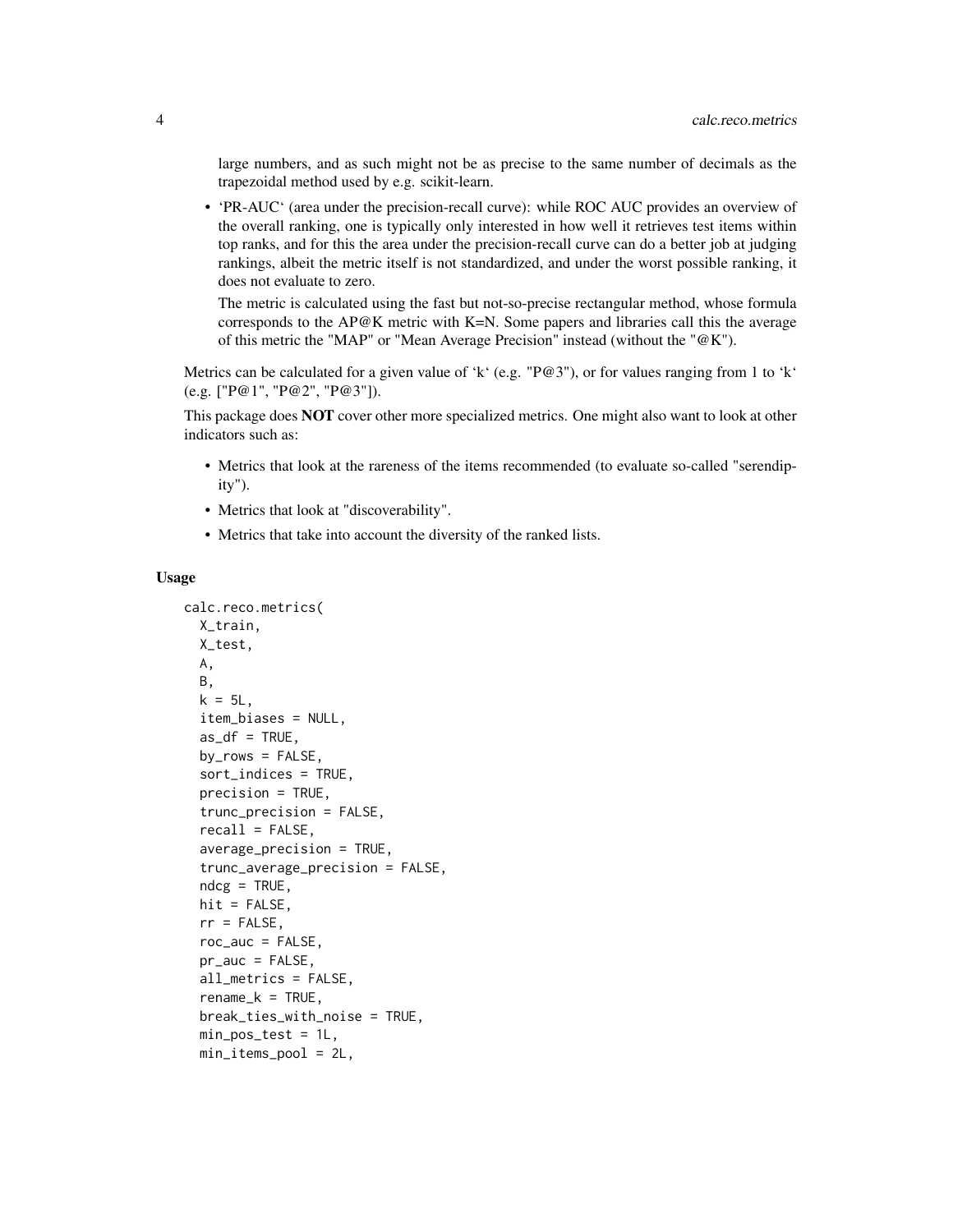```
consider_cold_start = TRUE,
 cumulative = FALSE,
 nthreads = parallel::detectCores(),
 seed = 1L\mathcal{L}
```
# Arguments

| X_train     | Training data for user-item interactions, with users denoting rows, items de-<br>noting columns, and values corresponding to confidence scores. Entries in<br>'X_train' and 'X_test' for each user should not intersect (that is, if an item is<br>the training data as a non-missing entry, it should not be in the test data as non-<br>missing, and vice versa).                                                                                                                                                                                                                                               |
|-------------|-------------------------------------------------------------------------------------------------------------------------------------------------------------------------------------------------------------------------------------------------------------------------------------------------------------------------------------------------------------------------------------------------------------------------------------------------------------------------------------------------------------------------------------------------------------------------------------------------------------------|
|             | Should be passed as a sparse matrix in CSR format (class 'dgRMatrix' from<br>package 'Matrix', can be converted to that format using 'MatrixExtra::as.csr.matrix').<br>Items not consumed by the user should not be present in this matrix.                                                                                                                                                                                                                                                                                                                                                                       |
|             | Alternatively, if there is no training data, can pass 'NULL', in which case it will<br>look only at the test data.                                                                                                                                                                                                                                                                                                                                                                                                                                                                                                |
|             | This matrix and 'X_test' are not meant to contain negative values, and if 'X_test'<br>does contain any, it will still be assumed for all metrics other than NDCG that<br>such items are deemed better for the user than the missing/zero-valued items<br>(that is, implicit feedback is not meant to signal dislikes).                                                                                                                                                                                                                                                                                            |
| X_test      | Test data for user-item interactions. Same format as 'X_train'.                                                                                                                                                                                                                                                                                                                                                                                                                                                                                                                                                   |
| A           | The user factors. If the number of users is 'm' and the number of factors is<br>'p', should have dimension '[p, m]' if passing 'by_rows=FALSE' (the default),<br>or dimension '[m, p]' if passing 'by_rows=TRUE' (in wich case it will be in-<br>ternally transposed due to R's column-major storage order). Can be passed as<br>a dense matrix from base R (class 'matrix'), or as a matrix from package float<br>(class 'float32') - if passed as 'float32', will do the calculations in single preci-<br>sion (which is faster and uses less memory) and output the calculated metrics as<br>'float32' arrays. |
|             | It is assumed that the model score for a given item 'j' for user 'i' is calculated<br>as the inner product or dot product between the corresponding vectors $a_i \cdot b_j$<br>(columns 'i' and 'j' of 'A' and 'B', respectively, when passing 'by_rows=FALSE'),<br>with higher scores meaning that the item is deemed better for that user, and the<br>top-K recommendations produced by ranking these scores in descending order.<br>Alternatively, for evaluation of non-personalized models, can pass 'NULL' here<br>and for 'B', in which case 'item_biases' must be passed.                                 |
| B           | The item factors, in the same format as 'A'.                                                                                                                                                                                                                                                                                                                                                                                                                                                                                                                                                                      |
| k           | The number of top recommendations to consider for the metrics (as in "precision-<br>at-k" or " $P@K$ ").                                                                                                                                                                                                                                                                                                                                                                                                                                                                                                          |
| item_biases | Optional item biases/intercepts (fixed base score that is added to the predictions<br>of each item). If present, it will append them to 'B' as an extra factor while<br>adding a factor of all-ones to 'A'.                                                                                                                                                                                                                                                                                                                                                                                                       |
|             | Alternatively, for non-personalized models which have only item-by-item scores,<br>can pass 'NULL' for 'A' and 'B' while passing only 'item_biases'.                                                                                                                                                                                                                                                                                                                                                                                                                                                              |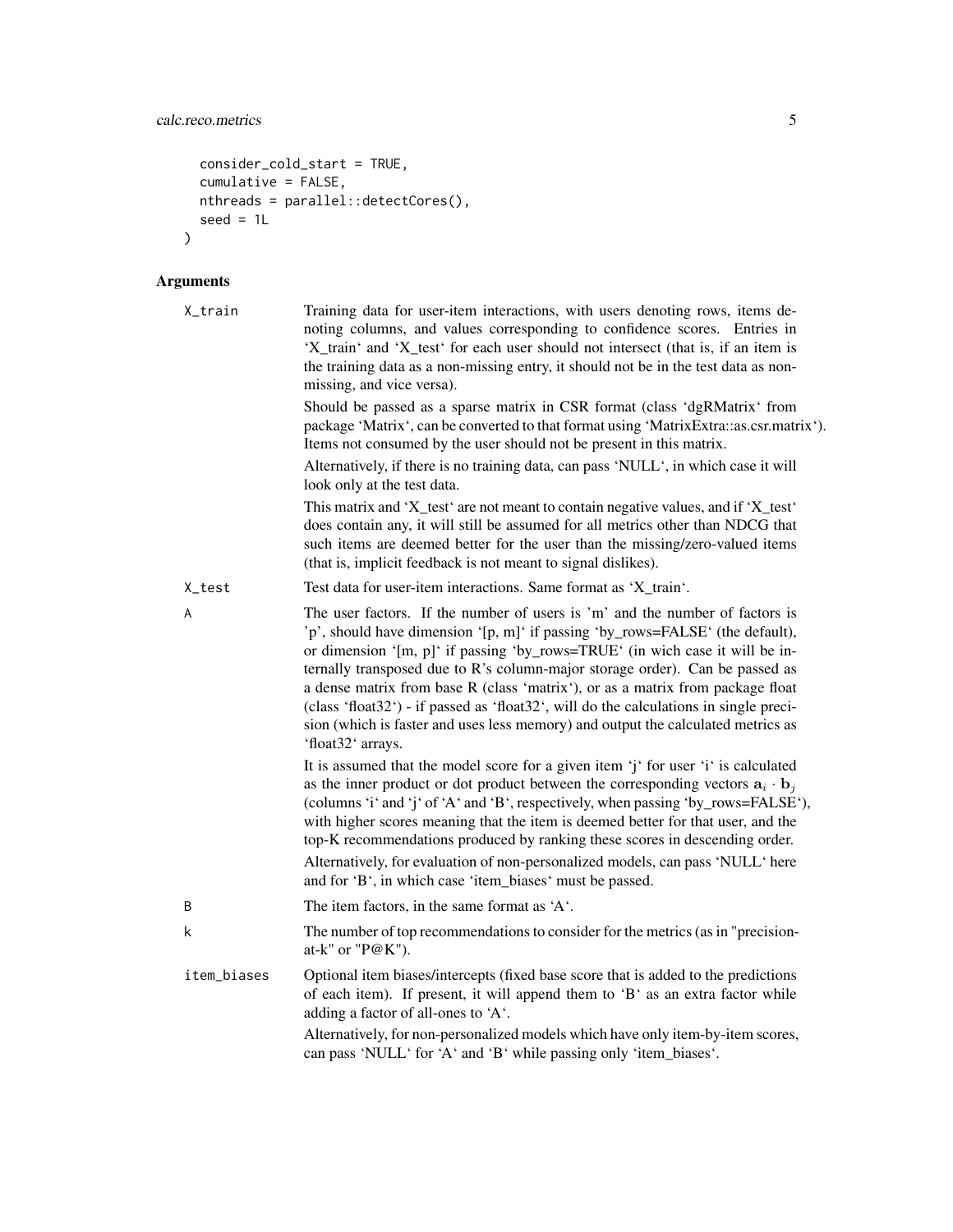| as_df                   | Whether to output the result as a 'data.frame'. If passing 'FALSE', the results<br>will be returned as a list of vectors or matrices depending on what is passed<br>for 'cumulative'. If 'A' and 'B' are passed as 'float32' matrices, the resulting<br>'float32' arrays will be converted to base R's arrays in order to be able to create<br>a 'data.frame'.                                                                                                                    |
|-------------------------|-----------------------------------------------------------------------------------------------------------------------------------------------------------------------------------------------------------------------------------------------------------------------------------------------------------------------------------------------------------------------------------------------------------------------------------------------------------------------------------|
| by_rows                 | Whether the latent factors/components are ordered by rows, in which case they<br>will be transposed beforehand (see documentation for 'A').                                                                                                                                                                                                                                                                                                                                       |
| sort_indices            | Whether to sort the indices of the 'X' data in case they are not sorted already.<br>Skipping this step will make it faster and will make it consume less memory.<br>If the 'X_train' and 'X_test' matrices were created using functions from the<br>'Matrix' package such as 'Matrix::spMatrix' or 'Matrix::Matrix', the indices<br>will always be sorted, but if creating it manually through S4 methods or as the<br>output of other software, the indices can end up unsorted. |
| precision               | Whether to calculate precision metrics or not.                                                                                                                                                                                                                                                                                                                                                                                                                                    |
| trunc_precision         |                                                                                                                                                                                                                                                                                                                                                                                                                                                                                   |
|                         | Whether to calculate truncated precision metrics or not. Note that this is out-<br>put as a separate metric from "precision" and they are not mutually exclusive<br>options.                                                                                                                                                                                                                                                                                                      |
| recall                  | Whether to calculate recall metrics or not.                                                                                                                                                                                                                                                                                                                                                                                                                                       |
| average_precision       |                                                                                                                                                                                                                                                                                                                                                                                                                                                                                   |
|                         | Whether to calculate average precision metrics or not.                                                                                                                                                                                                                                                                                                                                                                                                                            |
| trunc_average_precision |                                                                                                                                                                                                                                                                                                                                                                                                                                                                                   |
|                         | Whether to calculate truncated average precision metrics or not. Note that this is<br>output as a separate metric from "average_precision" and they are not mutually<br>exclusive options.                                                                                                                                                                                                                                                                                        |
| ndcg                    | Whether to calculate NDCG (normalized discounted cumulative gain) metrics<br>or not.                                                                                                                                                                                                                                                                                                                                                                                              |
| hit                     | Whether to calculate Hit metrics or not.                                                                                                                                                                                                                                                                                                                                                                                                                                          |
| rr                      | Whether to calculate RR (reciprocal rank) metrics or not.                                                                                                                                                                                                                                                                                                                                                                                                                         |
| roc_auc                 | Whether to calculate ROC-AUC (area under the ROC curve) metrics or not.                                                                                                                                                                                                                                                                                                                                                                                                           |
| pr_auc                  | Whether to calculate PR-AUC (area under the PR curve) metrics or not.                                                                                                                                                                                                                                                                                                                                                                                                             |
| all_metrics             | Passing 'TRUE' here is equivalent to passing 'TRUE' to all the calculable met-<br>rics.                                                                                                                                                                                                                                                                                                                                                                                           |
| rename_k                | If passing 'as_df=TRUE' and 'cumulative=FALSE', whether to rename the 'k'<br>in the resulting column names to the actual value of 'k' that was used (e.g.<br>" $p_at_k"$ -> " $p_at_5"$ ).                                                                                                                                                                                                                                                                                        |
| break_ties_with_noise   |                                                                                                                                                                                                                                                                                                                                                                                                                                                                                   |
|                         | Whether to add a small amount of noise '~Uniform $(-10^{\circ}-12, 10^{\circ}-12)$ ' in order<br>to break ties at random, in case there are any ties in the ranking. This is not<br>recommended unless one expects ties (can happen if e.g. some factors are set to<br>all-zeros for some items), as it has the potential to slightly alter the ranking.                                                                                                                          |
| min_pos_test            | Minimum number of positive entries (non-zero entries in the test set) that users<br>need to have in order to calculate metrics for that user. If a given user does not<br>meet the threshold, the metrics will be set to 'NA'.                                                                                                                                                                                                                                                    |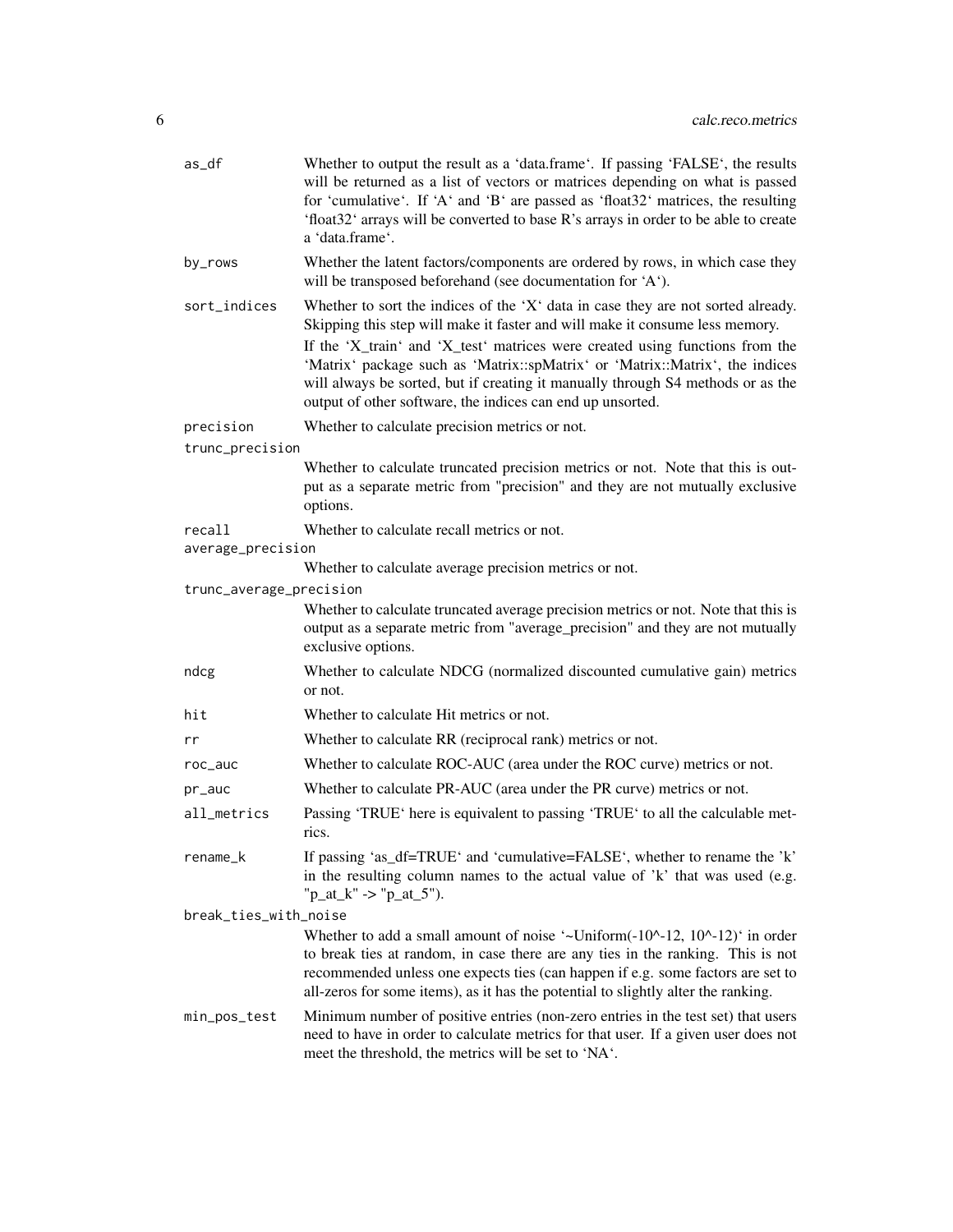|                     | min_items_pool Minimum number of items (sum of positive and negative items) that a user must                                                                                                                                                      |
|---------------------|---------------------------------------------------------------------------------------------------------------------------------------------------------------------------------------------------------------------------------------------------|
|                     | have in order to calculate metrics for that user. If a given user does not meet the                                                                                                                                                               |
|                     | threshold, the metrics will be set to 'NA'.                                                                                                                                                                                                       |
| consider_cold_start |                                                                                                                                                                                                                                                   |
|                     | Whether to calculate metrics in situations in which some user has test data but<br>no positive (non-zero) entries in the training data. If passing 'FALSE' and such<br>cases are encountered, the metrics will be set to 'NA'.                    |
|                     | Will be automatically set to 'TRUE' when passing 'NULL' for 'X_train'.                                                                                                                                                                            |
| cumulative          | Whether to calculate the metrics cumulatively (e.g. $[P@1, P@2, P@3]$ if pass-<br>ing 'k=3') for all values up to 'k', or only for a single desired 'k' (e.g. only $P@3$<br>if passing $k=3$ .                                                    |
| nthreads            | Number of parallel threads to use. Parallelization is done at the user level, so<br>passing more threads than there are users will not result in a speed up. Be aware<br>that, the more threads that are used, the higher the memory consumption. |
| seed                | Seed used for random number generation. Only used when passing 'break_ties_with_noise=TRUE'.                                                                                                                                                      |

#### Details

Metrics for a given user will be set to 'NA' in the following situations:

- All the rankeable items have the exact same predicted score.
- One or more of the predicted scores evaluates to 'NA'/'NaN'.
- There are only negative entries (no non-zero entries in the test data).
- The number of available items to rank (between positive and negative) is smaller than the requested 'k', and the metric is not affected by the exact order within the top-K items (i.e. precision, recall, hit, will be 'NA' if there's 'k' or fewer items after discarding those from the training data).
- There are inconsistencies in the data (e.g. number of entries being greater than the number of columns in 'X', meaning the matrices do not constitute valid CSR).
- A user does not meet the minimum criteria set by the configurable parameters for this function.
- There are only positive entries (i.e. the user already consumed all the items). In this case, "NDCG@K" will still be calculated, while the rest will be set to 'NA'.

The NDCG@K metric with 'cumulative=TRUE' will have lower decimal precision than with 'cumulative=FALSE' when using 'float32' inputs - this is extremely unlikely to be noticeable in typical datasets and small 'k', but for large 'k' and large (absolute) values in 'X\_test', it might make a difference after a couple of decimal points.

Internally, it relies on BLAS function calls, so it's recommended to use R with an optimized BLAS library such as OpenBLAS or MKL for better speed - see [this link](https://github.com/david-cortes/R-openblas-in-windows) for instructions on getting Open-BLAS in R for Windows (Alternatively, Microsoft's R distribution comes with MKL preinstalled).

Doing computations in float32 precision depends on the package [float,](https://cran.r-project.org/package=float) and as such comes with some caveats:

• On Windows, if installing 'float' from CRAN, it will use very unoptimized routines which will likely result in a slowdown compared to using regular double (numeric) type. Getting it to use an optimized BLAS library is not as simple as substituting the Rblas DLL - see the [package's README](https://github.com/wrathematics/float) for details.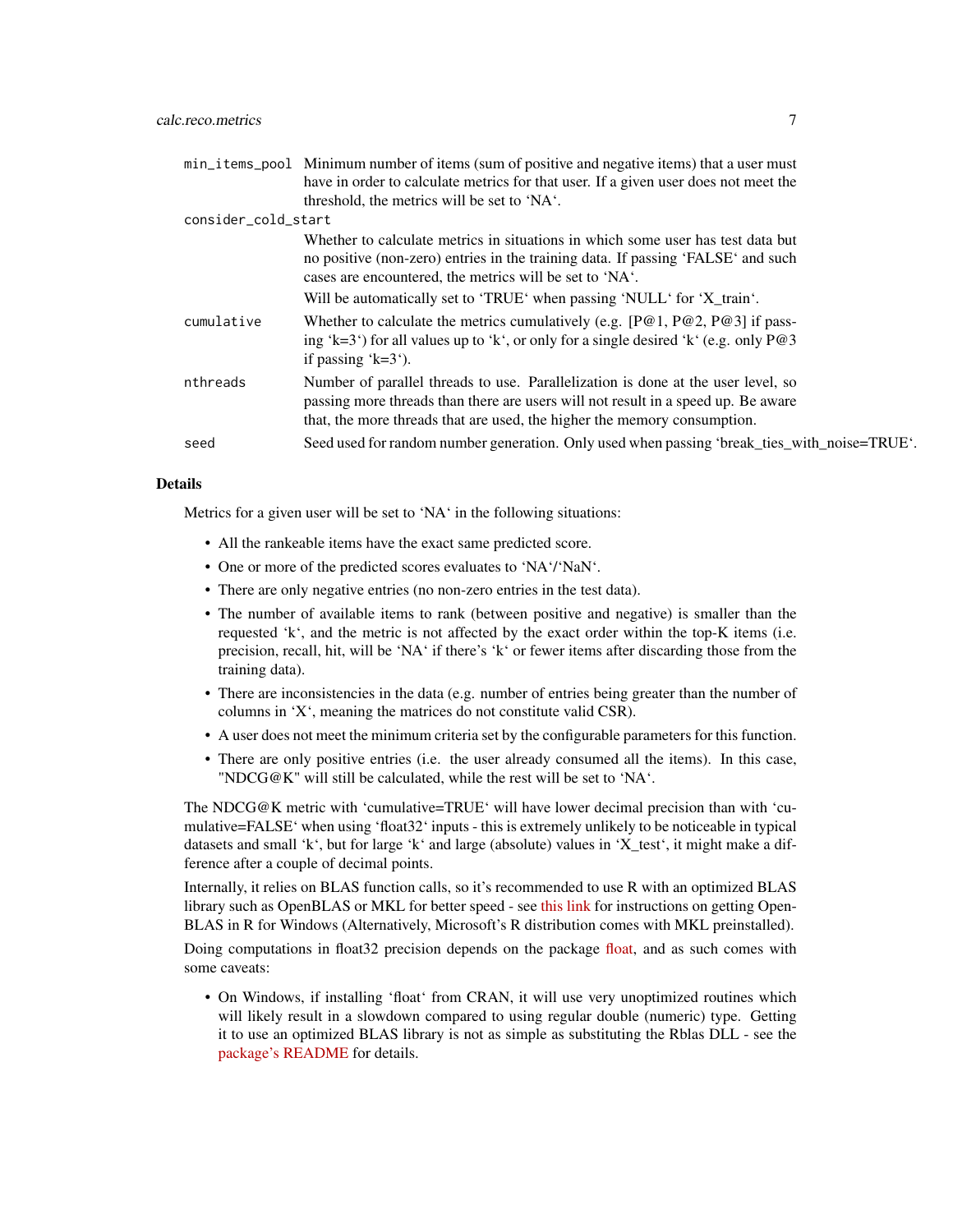• On macOS, it will use static linking for 'float', thus if changing the BLAS library used by R, it will not change the float32 functions, and getting good performance out of it might require compiling it from source with '-march=native' flag.

# Value

Will return the calculated metrics on a per-user basis (each user corresponding to a row):

• If passing 'as\_df=TRUE' (the default), the result will be a 'data.frame', with the columns named according to the metric they represent (e.g. "p\_at\_3", see below for the other names that they can take). Depending on the value passed for 'rename\_k', the column names might end in "k" or in the number that was passed for 'k' (e.g "p\_at\_3" or "p\_at\_k"). If passing 'cumulative=TRUE', they will have names ranging from 1 to 'k'.

• If passing 'as\_df=FALSE', the result will be a list with entries named according to each metric, with 'k' as letter rather than number ('p\_at\_k', 'tp\_at\_k', 'r\_at\_k', 'ap\_at\_k', 'tap\_at\_k', 'ndcg\_at\_k', 'hit\_at\_k', 'rr\_at\_k', 'roc\_auc', 'pr\_auc'), plus an additional entry with the actual 'k'.

The values under each entry will be vectors if passing 'cumulative=FALSE', or matrices (users corresponding to rows) if passing 'cumulative=TRUE'.

The 'ROC-AUC' and 'PR-AUC' metrics will be named just "roc\_auc" and "pr\_auc", since they are calculated for the full ranked predictions without stopping at 'k'.

# Examples

```
### (See the package vignette for a better example)
library(recometrics)
library(Matrix)
library(MatrixExtra)
### Generating random data
n_users <- 10L
n_items <- 20L
n_factors <- 3L
k <- 4Lset.seed(1)
UserFactors <- matrix(rnorm(n_users * n_factors), nrow=n_factors)
ItemFactors <- matrix(rnorm(n_items * n_factors), nrow=n_factors)
X <- Matrix::rsparsematrix(n_users, n_items, .5, repr="R")
X \leftarrow abs(X)### Generating a random train-test split
data_split <- create.reco.train.test(X, split_type="all")
X_train <- data_split$X_train
X_test <- data_split$X_test
### Calculating these metrics
### (should be poor quality, since data is random)
metrics <- calc.reco.metrics(
   X_train, X_test,
   UserFactors, ItemFactors,
```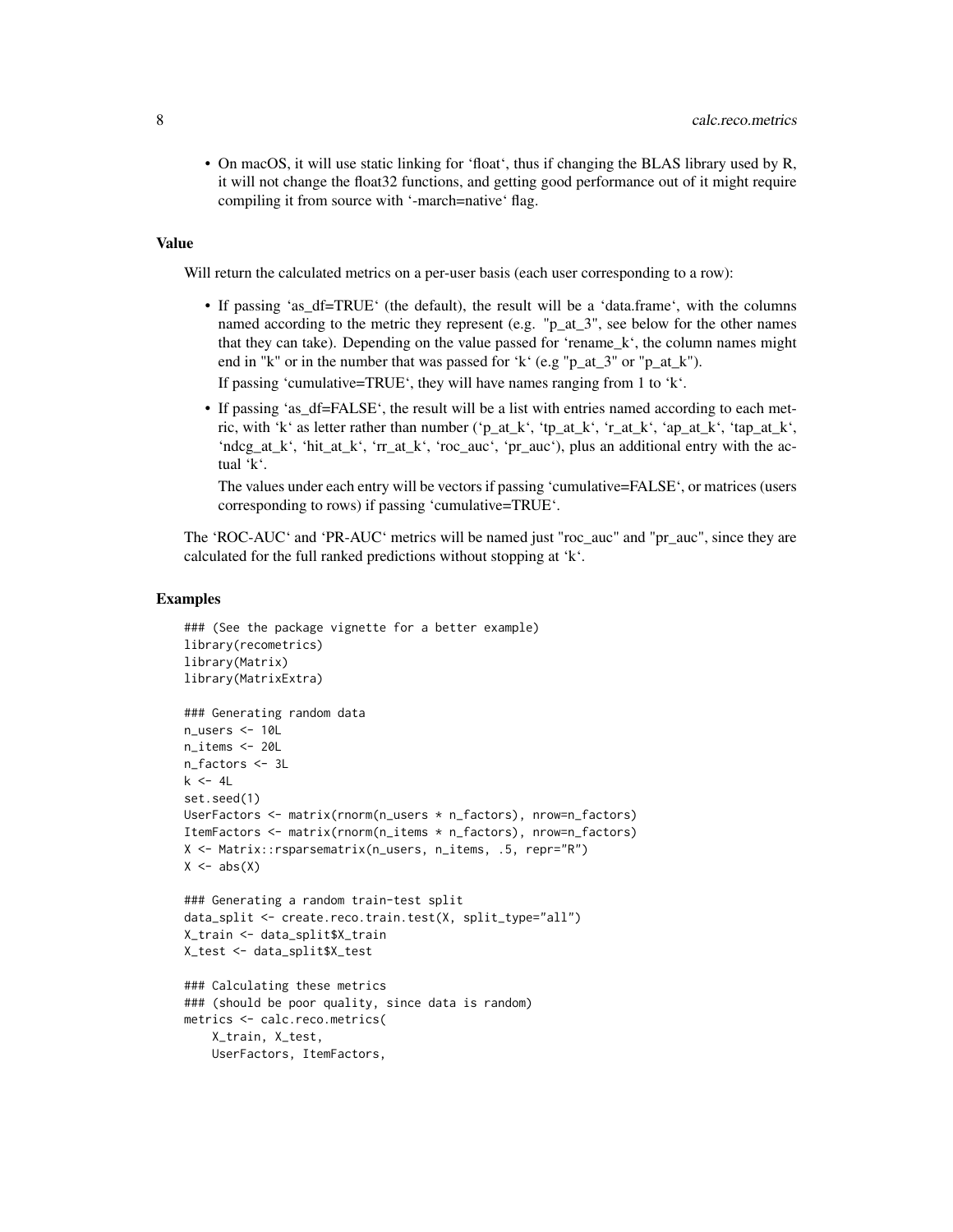<span id="page-8-0"></span>create.reco.train.test 9

```
k=k, as_df=TRUE,
    nthreads=1L
)
print(metrics)
```
create.reco.train.test

*Create Train-Test Splits of Implicit-Feedback Data*

# Description

Creates train-test splits of implicit-feedback data (recorded user-item interactions) for fitting and evaluating models for recommender systems.

These splits choose "test users" and "items for a given user" separately, offering three modes of splitting the data:

- Creating training and testing sets for each user in the data (when passing 'split\_type='all''). This is meant for cases in which the number of users is small or the users to test have already been selected (e.g. one typically does not want to create a train-test split which would leave one item for the user in the training data and zero in the test set, or would want to have other minimum criteria for the test set to be usable). Typically, one would want to take only a subsample of users for evaluation purposes, as calculating recommendation quality metrics can take a very long time.
- Selecting a sub-set of users for testing, for which training and testing data splits will be generated, while leaving the remainder of users with all the data for model fitting (when passing 'split\_type='separated'').

This is meant to be used for fitting a model to the remainder of the data, then generating latent factors (assuming a low-rank matrix factorization model) or top-K recommendations for the test users given their training data, and evaluating these recommendations on the test data for each user (which can be done through the function [calc.reco.metrics\)](#page-1-1).

• Selecting a sub-set of users for testing as above, but adding those users to the training data, in which case they will be the first rows (when passing 'split\_type='joined'').

This is meant to be used for fitting a model to all such training data, and then evaluating the produced user factors or top-K recommendations for the test users against the test data.

It is recommended to use the 'separated' mode, as it is more reflective of real scenarios, but some models or libraries do not have the capabilities for producing factors/recommendations for users which where not in the training data, and this option then comes in handy.

# Usage

```
create.reco.train.test(
 X,
  split_type = "separated",
  users_test_fraction = 0.1,
  max_test_users = 10000L,
  items_test_fraction = 0.3,
```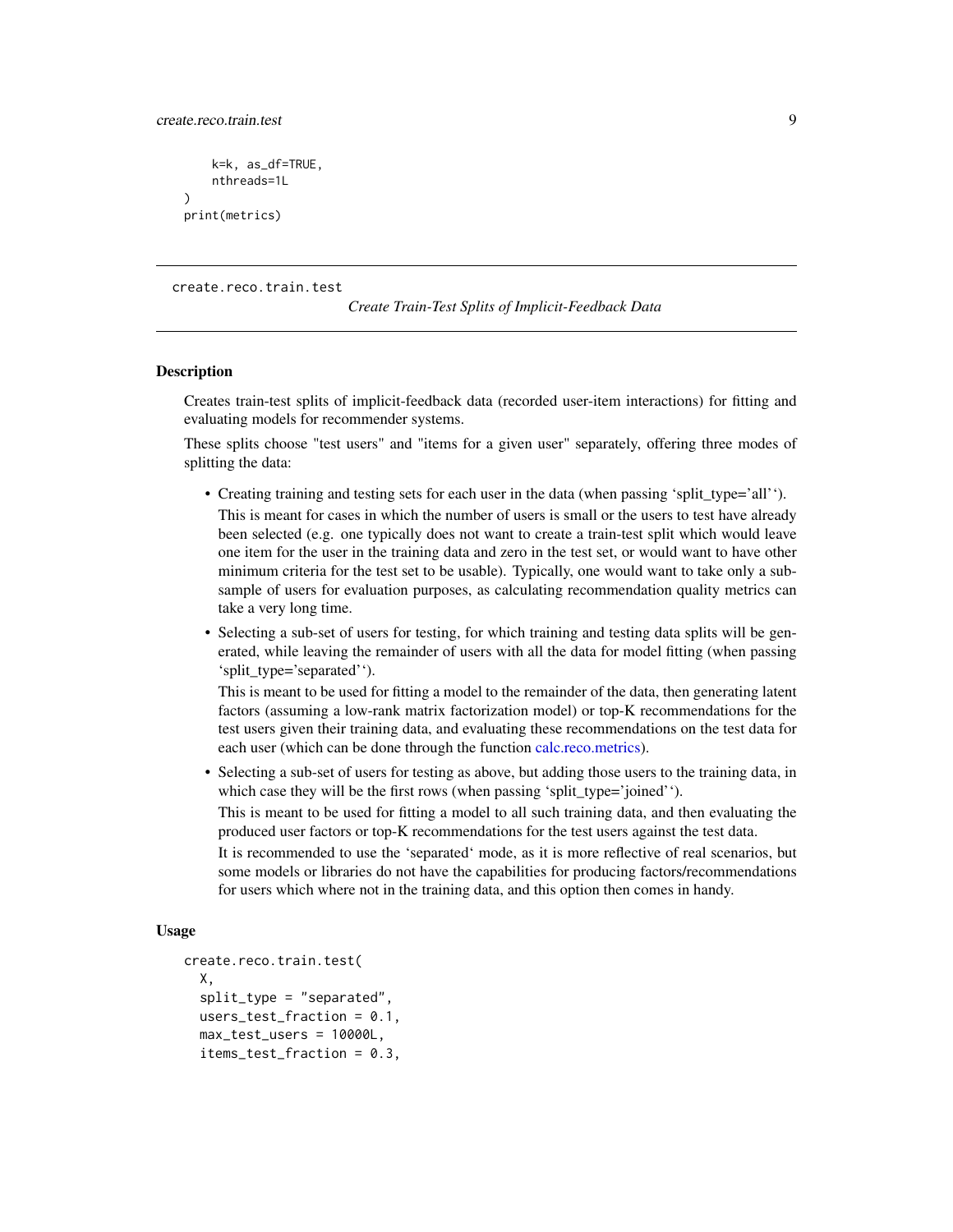```
min_items_pool = 2L,
  min_pos_test = 1L,
  \overline{\text{const}} = FALSE,
  seed = 1L\overline{\phantom{a}}
```
# Arguments

| χ                   | The implicit feedback data to split into training-testing-remainder for evaluat-<br>ing recommender systems. Should be passed as a sparse CSR matrix from the<br>'Matrix' package (class 'dgRMatrix'). Users should correspond to rows, items<br>to columns, and non-zero values to observed user-item interactions.                                                                                                                   |
|---------------------|----------------------------------------------------------------------------------------------------------------------------------------------------------------------------------------------------------------------------------------------------------------------------------------------------------------------------------------------------------------------------------------------------------------------------------------|
| split_type          | Type of data split to generate. Allowed values are: 'all', 'separated', 'joined'<br>(see the function description above for more details).                                                                                                                                                                                                                                                                                             |
| users_test_fraction |                                                                                                                                                                                                                                                                                                                                                                                                                                        |
|                     | Target fraction of the users to set as test (see the function documentation for<br>more details). If the number represented by this fraction exceeds the number<br>set by 'max_test_users', then the actual number will be set to 'max_test_users'.<br>Note however that the end result might end up containing fewer users if there<br>are not enough users in the data meeting the minimum desired criteria.                         |
|                     | If passing 'NULL', will not take a fraction, but will instead take the number that<br>is passed for 'max_test_users'.                                                                                                                                                                                                                                                                                                                  |
|                     | Ignored when passing 'split_type='all''.                                                                                                                                                                                                                                                                                                                                                                                               |
|                     | Maximum number of users to set as test. Note that this will only be applied for                                                                                                                                                                                                                                                                                                                                                        |
| max_test_users      | choosing the minimum between this and ' $ncol(X)$ <sup>*</sup> users_test_fraction', while<br>the actual number might end up being lower if there are not enough users meet-<br>ing the desired minimum conditions.                                                                                                                                                                                                                    |
|                     | If passing 'NULL' for 'users_test_fraction', will interpret this as the number of<br>test users to take.                                                                                                                                                                                                                                                                                                                               |
|                     | Ignored when passing 'split_type='all''.                                                                                                                                                                                                                                                                                                                                                                                               |
| items_test_fraction |                                                                                                                                                                                                                                                                                                                                                                                                                                        |
|                     | Target fraction of the data (items) to set for test for each user. Should be a<br>number between zero and one (non-inclusive). The actual number of test entries<br>for each user will be determined as 'round(n_entries_user*items_test_fraction)',<br>thus in a long-tailed distribution (typical for recommender systems), the actual<br>fraction that will be obtained is likely to be slightly lower than what is passed<br>here. |
|                     | Note that items are sampled independently for each user, thus the items that are<br>in the test set for some users might be in the training set for different users.                                                                                                                                                                                                                                                                   |
| min_items_pool      | Minimum number of items (sum of positive and negative items) that a user must<br>have in order to be eligible as test user.                                                                                                                                                                                                                                                                                                            |
| min_pos_test        | Minimum number of positive entries (non-zero entries in the test set) that users<br>would need to have in order to be eligible as test user.                                                                                                                                                                                                                                                                                           |
| consider_cold_start |                                                                                                                                                                                                                                                                                                                                                                                                                                        |
|                     | Whether to still set users as eligible for test in situations in which some user<br>would have test data but no positive (non-zero) entries in the training data. This<br>will only happen when passing 'test_fraction>=0.5'.                                                                                                                                                                                                          |
|                     |                                                                                                                                                                                                                                                                                                                                                                                                                                        |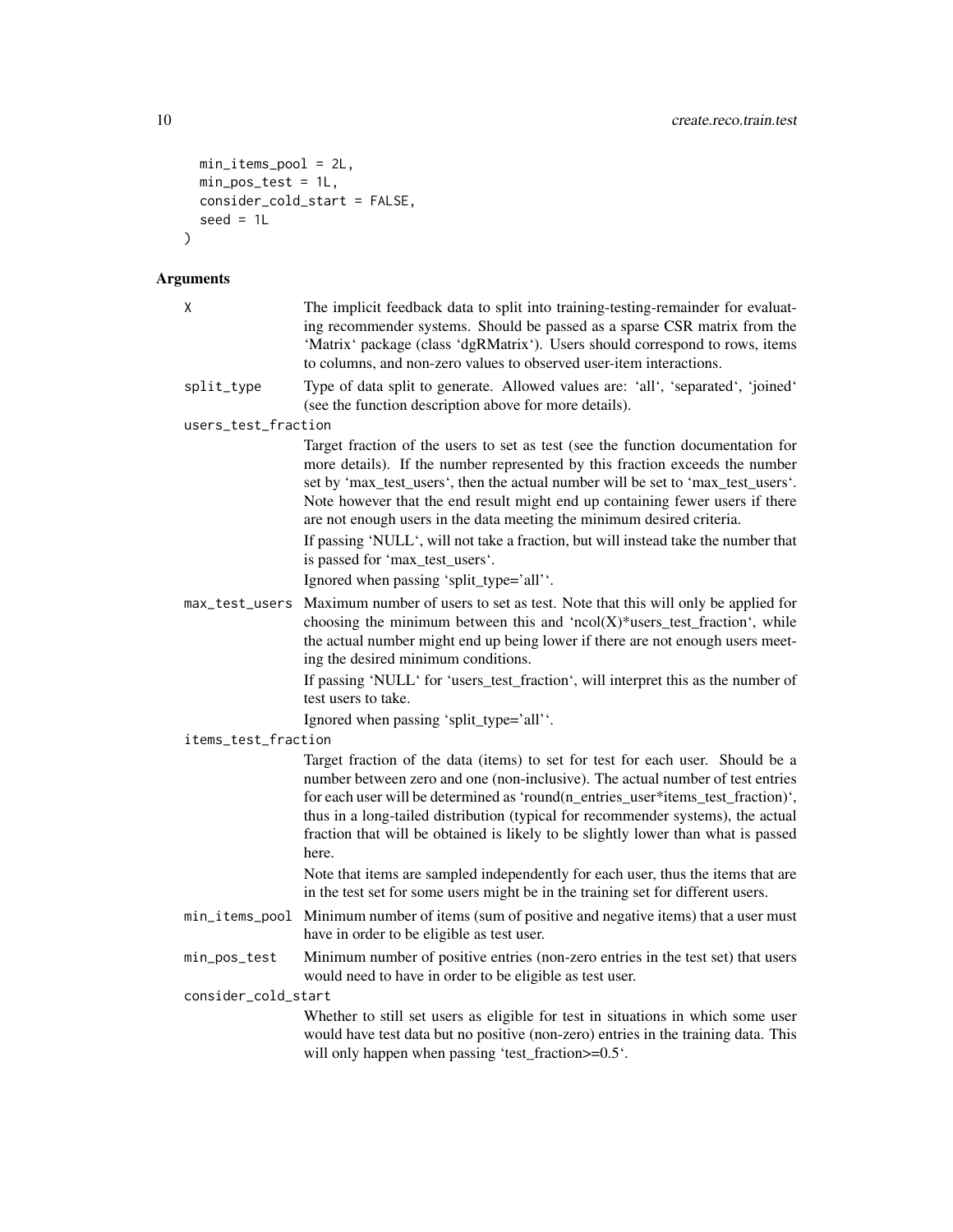seed Seed to use for random number generation.

## Value

Will return a list with two to four elements depending on the requested split type:

- If passing 'split\_type='all'', will have elements 'X\_train' and 'X\_test', both of which will be sparse CSR matrices (class 'dgRMatrix' from the 'Matrix' package, which can be converted to other types through e.g. 'MatrixExtra::as.csc.matrix') with the same number of rows and columns as the 'X' that was passed as input.
- If passing 'split\_type='separated'', will have the entries 'X\_train' and 'X\_test' as above (but with a number of rows corresponding to the number of selected test users instead), plus an entry 'X\_rem' which will be a CSR matrix containing the data for the remainder of the users (those which were not selected for testing and on which the recommendation model is meant to be fitted), and an entry 'users\_test' which will be an integer vector containing the indices of the users/rows in 'X' which were selected for testing. The selected test users will be in sorted order, and the remaining data will remain in sorted order with the test users removed (e.g. if there's 5 users, with the second and fifth selected for testing, then 'X train' and 'X test' will contain rows  $[2,5]$  of 'X', while 'X\_rem' will contain rows  $[1,3,4]$ ).
- If passing 'split\_type='joined'', will not contain the entry 'X\_rem', but instead, 'X\_train' will be the concatenation of 'X\_train' and 'X\_rem', with 'X\_train' coming first (e.g. if there's 5 users, with the second and fifth selected for testing, then 'X\_test' will contain rows [2,5] of 'X', while 'X train' will contain rows  $[2,5,1,3,4]$ , in that order).

The training and testing items for each user will not intersect, and each item in the original 'X' data for a given test user will be assigned to either the training or the testing sets.